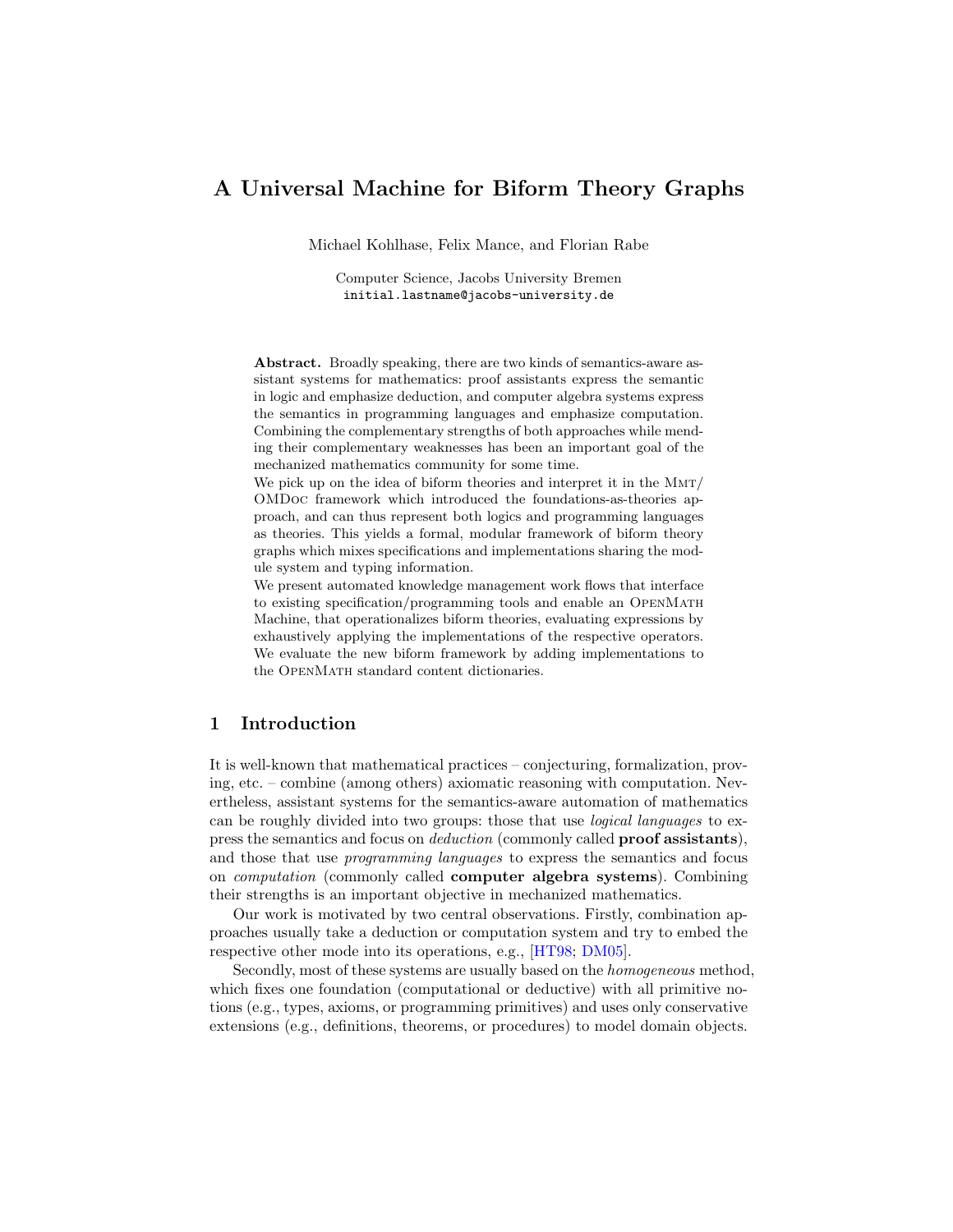In this paper, we want to employ the heterogeneous method. It focuses on defining theories that may introduce new primitive notions, and considers truth relative to a theory. It optimizes reusability by stating every result in the weakest possible theory and using theory morphisms to move results between theories in a truth-preserving way. This is often called the little theories approach [\[FGT92\]](#page-14-2). In computational systems this is mirrored by using programming languages that relegate much of the functionality to an extensible library infrastructure.

Motivated by the success of the little theories approach, [\[Far07\]](#page-14-3) proposes the concept of biform theories, an extension of axiomatic theories with transformers: named algorithms that implement axiomatically specified function symbols. We follow the intuition of heterogeneous biform theories, but interpret them in our MMT system  $\left[\text{RK}13\right]$ , which extends the heterogeneous method with techniques from logical frameworks and the foundation-as-theories paradigm.

To see the potential of this approach, we contrast it with two common homogeneous approaches to formal software engineering using a (deductive) specification and a (computational) implementation: i) in program verification, the correctness of an existing program  $\pi$  is verified by proving safety properties p about  $\pi$  given a domain description D, ii) in program synthesis, a program  $\pi$  is extracted from a constructive proof of existence for p over D.

In both cases, the proofs are carried out in a theory Spec of the specification logic SL, and the implementation Impl is written in a programming language PL. This yields the situation on the right where dotted arrows denote the written-in relation. In program synthesis, Spec is extended (hooked arrows) to a refined specification Ref, which is transformed into a program (snaked arrow). In program verification, the program is transformed into an SL proof obligation that is then verified. Both employ



non-trivial generation steps between PL and SL which cross the borders between the deduction system (the gray area) and the computational system.

Similarly, we find dual approaches that emphasize PL over SL. SML-style module systems and object-orientation can be seen as languages that transform parts of SL (namely the type system but not the entailment system) into PL. An example is the transformation of SL=UML diagrams into PL=Java stubs, which are then refined to a Java program. Advanced approaches can transform the whole specification into PL by enriching the programming language as in [\[KST97\]](#page-14-5) or the programming environment as in [\[Ahr+05\]](#page-14-6).

Following our foundations-as-theories paradigm, our interest is in representing both PL and SL as MMT theories  $\overline{SL}$  and  $\overline{PL}$ . In MMT, we can represent the dotted lines explicitly using the meta-theory relation, see the diagram below. Here the gray area is a formal diagram in the category of MMT theories. The foundational theories  $\overline{SL}$  and  $\overline{PL}$  declare the primitive notions of the languages they represent; and relatively simple parsing/generation mappings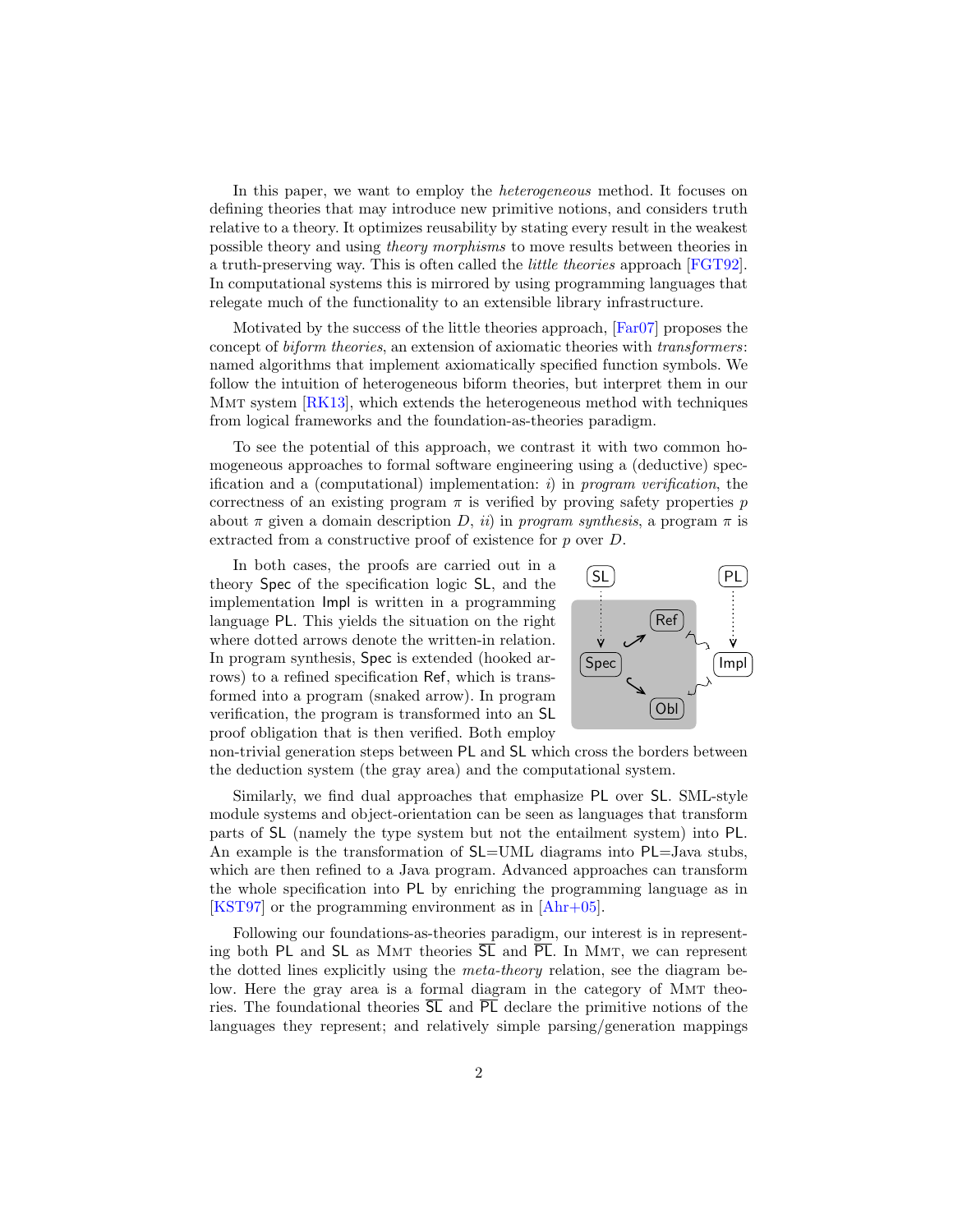(dashed snaked lines) transform specifications SL and implementations Impl into corresponding Mmt theories Spec and Impl.

Thus, all the interesting transformations occur inside the Mmt system (the gray area) making the process transparent and accessible to machine support. In particular, as we will discuss below, the relation of a program implementing a specification can be represented using Mmt theory morphisms (dashed lines) from the specification to the implementation.

Our interest at this point is not (yet) the formal deduction about the correctness of programs. Instead, we focus on enabling such biform theory graphs in Mmt and on integrating the computational knowledge with the existing Mmt knowledge representation framework. In particular, we do not provide a formal definition of the meaning of the computational knowledge other than linking symbols to algorithms via theory morphisms.

The strongest applications arise when SL and PL share language features. Often they share the language for the formation of types and expressions, which SL enriches with deductive primitives and PL and with computational primitives. Mmt can leverage this: For example, the types of



Spec symbols give rise to automatically generated method stubs in Impl, and examples give rise to automatically generated test cases in Impl. Note that this sharing does not have to be literal sharing  $-$  it is sufficient to give an MMT theory morphism bifound :  $\overline{SL} \to \overline{PL}$  that mediates the sharing. In particular, bifound may translate a rich type system of SL to a simpler on in PL.

As a computational backend, we develop what we call the *universal machine*. It extends Mmt with a component that collects the individual implementation snippets occurring in a biform Mmt theory graph and integrates them into a rule-based rewriting engine. In keeping with the spirit of Mmt, our approach attempts to be generic and extensible: Any theory of any logic can be coupled with any implementation in any programming language. The universal machine keeps track of these and performs computations by applying the available rules.

We evaluate our infrastructure in an extensive case study which we will use as a running example throughout the paper. We represent a collection of Open-MATH content dictionaries in MMT (i.e.,  $SL = OpenMath$ ) and provide implementations for the symbols declared in them using the programming language Scala (i.e.,  $PL =$  Scala). The resulting biform theory graph integrates OPEN-Math CDs with the Scala code snippets implementing the symbols.

## 2 Representing Languages in MMT

In this section we introduce the Mmt language and directly apply it to modeling the pieces of our running example – introducing a biform Mmt theory graph for OpenMath and Scala. Notably, this modeling (the dashed snaked arrows above) is very simple and palpably adequate.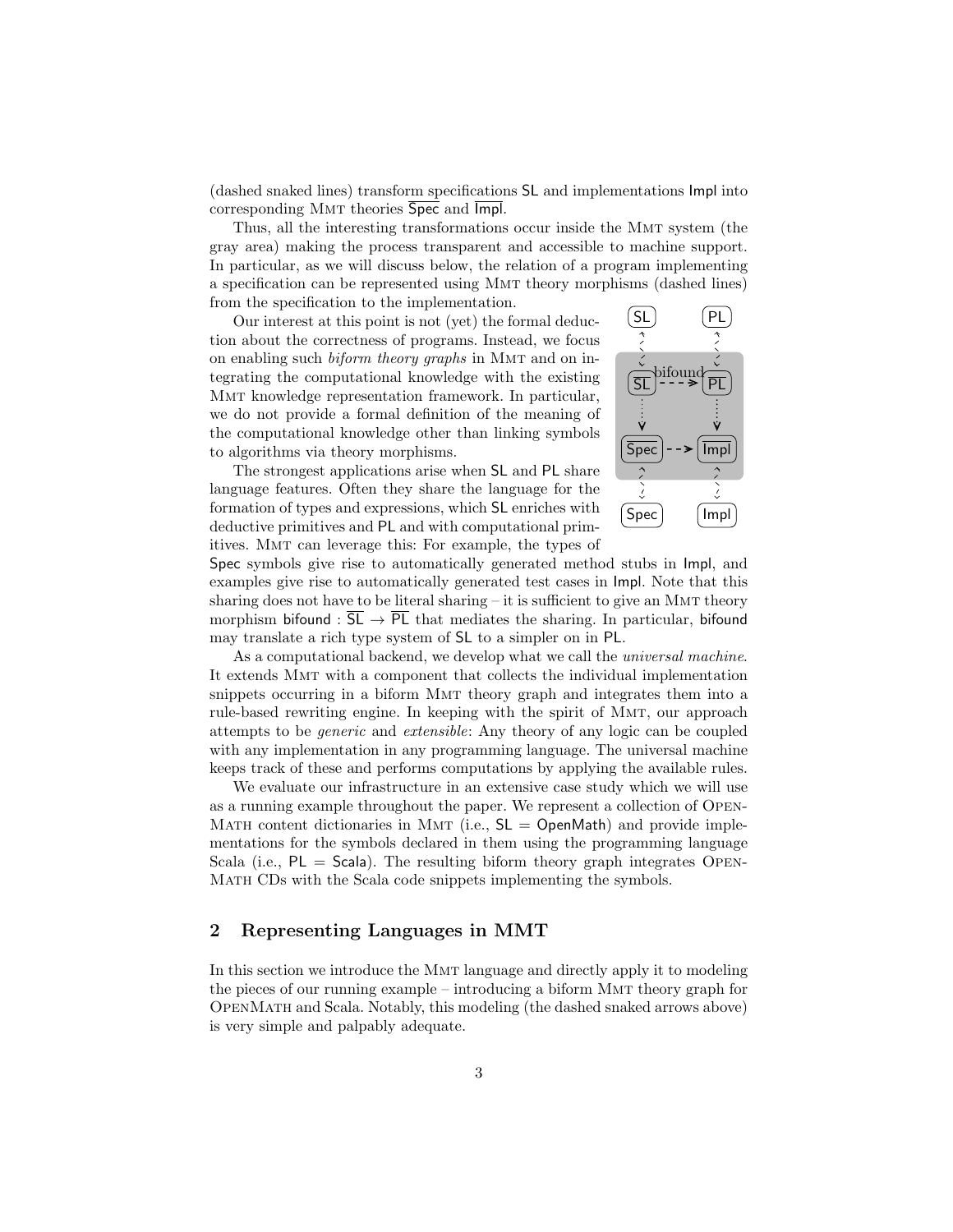#### 2.1 The MMT Language and System

Mmt [\[RK13\]](#page-14-4) is a knowledge representation format focusing on modularity and logic-independence. It is accompanied by the Mmt API, which implements the language focusing on scalable knowledge management and system interoperability. For our purposes, the simplified fragment of Mmt given in Figure [1](#page-3-0) suffices.

```
Module ::= theory T : ModuleName Statement<sup>*</sup>
                | view V : ModuleName \rightarrow ModuleName Statement<sup>*</sup>
Statement ::= constant c [: Term] [= Term] [#Notation]
                | include ModuleName
\texttt{Term} \qquad ::= c \mid x \mid \texttt{number} \mid \texttt{OMA}(\texttt{Term}^+) \mid \texttt{OMBIND}(\texttt{Term}; x^+; \texttt{Term})Notation ::= (number[string...] | string)
∗
```
<span id="page-3-0"></span>Fig. 1. A Fragment of the MMT Grammar

An MMT theory theory  $T : M \Sigma$  defines a theory T with meta-theory M consisting of the statements in  $\Sigma$ . The meta-theory relation between theories is crucial to obtain logic-independence: The meta-theory gives the language, in which the theory is written. For example, the meta-theory of a specification is the specification logic, and the meta-theory of a program is the programming language – and the logic and the programming language are represented as MMT theories themselves (possibly with further meta-theories). Thus, Mmt achieves a uniform representation of logics and programming languages as well as their theories and programs.

MMT theories form a category, and an MMT view  $V: T_1 \to T_2 \Sigma$  defines a theory morphism V from  $T_1$  to  $T_2$  consisting of the statements in  $\Sigma$ . In such a view,  $\Sigma$  may use the constants declared in  $T_2$  and must declare one definition for every definition-less constant declared in  $T_1$ . Views uniformly capture the relations " $T_2$  interprets/implements/models  $T_1$ ". For example, if  $T_1$  represents a specification and  $T_2$  a programming language, then views  $T_1 \rightarrow T_2$  represent implementations of  $T_1$  in terms of  $T_2$  (via the definitions in  $\Sigma$ ).

Theories and views are subject to the MMT module system. Here we will restrict attention to the simplest possible case of unnamed inclusions between modules: If a module  $T$  contains a statement include  $S$ , then all declarations of S are included into T.

Within modules, Mmt uses constants to represent atomic named declarations. A constant's optional type and definiens are arbitrary terms. Due to the freedom of using special constants declared in the meta-theory, a type and a definiens are sufficient to uniformly represent diverse statements of formal languages such as function symbols, examples, axioms, inference rules. Moreover, constants have an optional notation which is used by Mmt to parse and render objects. We will not go into details and instead explain notations by example, when we use them later on.

MMT terms are essentially the OPENMATH objects  $[Bus+04]$  formed from the constants included into the theory under consideration. Here, it suffices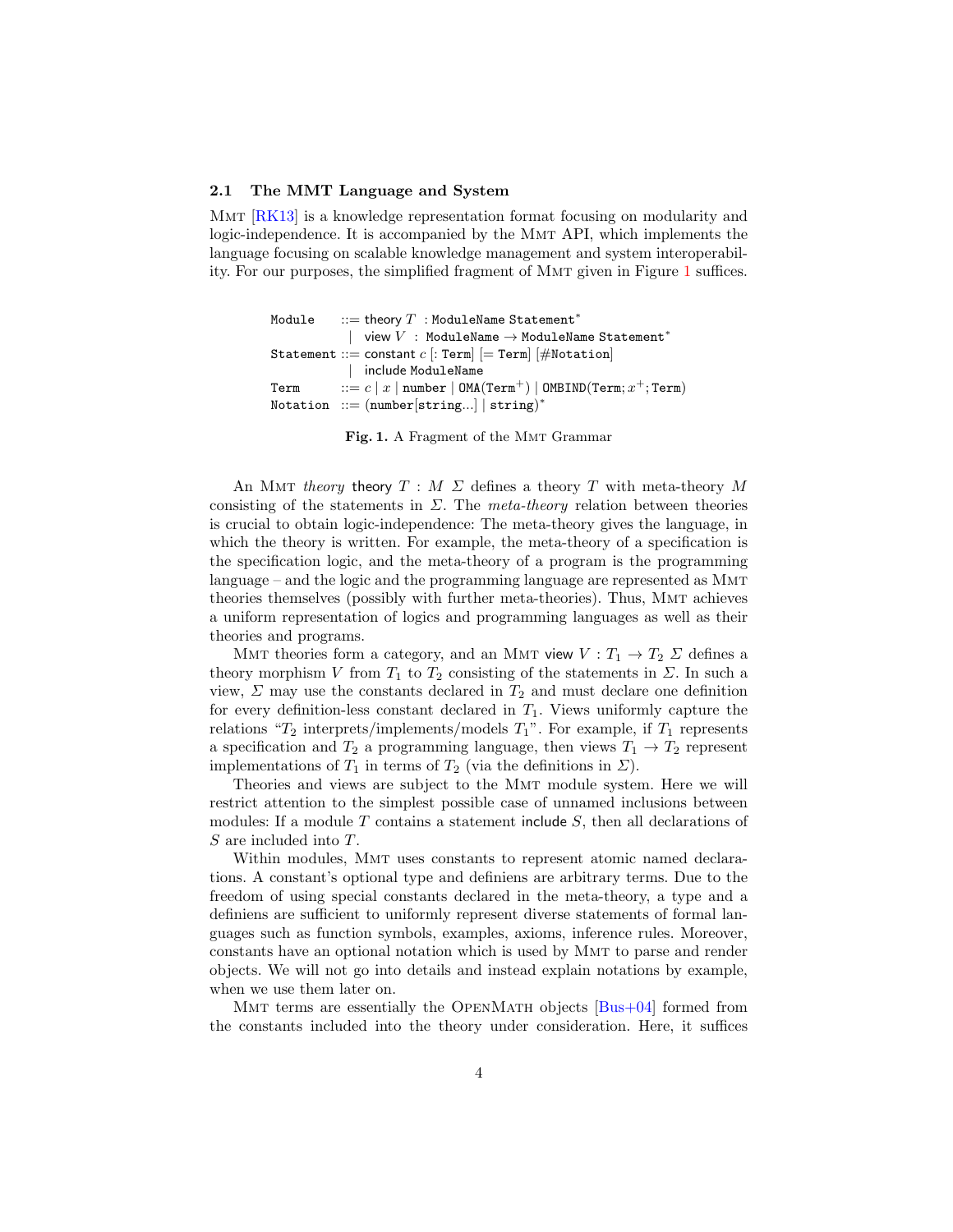to consider the fragment of MMT terms formed from constants  $c$ , variables x, numbers literals, applications  $\texttt{OMA}(f, t_1, \ldots, t_n)$  of f to the  $t_i$ , and bindings **OMBIND** $(b; x_1, \ldots, x_n; t)$  where a binder b binds the variables  $x_i$  in the scope t.

#### <span id="page-4-0"></span>2.2 Content Dictionaries as MMT Theories

OpenMath declares symbols in named content dictionaries that have global scope (unlike Mmt theories, which they otherwise closely resemble; but see Section [2.2\)](#page-4-0). Consequently, references to symbols must reference the CD and the symbol name within that CD. The official OPENMATH CDs  $[OMCD]$  are a collection of content dictionaries for basic mathematics. For example, the content dictionary arith1 declares among others the symbols plus, minus, times, and divide for arithmetic in any mathematical structure  $-$  e.g., a commutative group or a field – that supports it.

Each symbol has a type using the STS type system [\[Dav00\]](#page-14-9). The types describe what kinds of application (rarely: binding) objects can be formed using the symbol. For example, its type licenses the application of plus to any sequence of arguments, which should come from a commutative semigroup. Moreover, each symbol comes with a textual description of the meaning of the thus-constructed application, and sometimes axioms about it, e.g., commutativity in the case of plus.

We represent every OpenMath CD as an Mmt theory, whose meta-theory is a special MMT theory OpenMath. Moreover, every OPENMATH symbol is represented as an Mmt constant. All

| OpENMATH  MMT    |                                      |
|------------------|--------------------------------------|
| CD               | $\ $ theory                          |
| symbol           | $\parallel$ constant                 |
| $ $ property $F$ | $\vert$ constant OMA(FMP, F) $\vert$ |

constants are definition-less, and it remains to describe their types and notations. Mathematical properties that are given as formulas are also represented as Mmt constants using a special type.

Meta-Theory and Type System OpenMath must declare all those symbols that are used to form the types of OpenMath symbols. This amounts to a formalization of the STS type system [\[Dav00\]](#page-14-9) employed in the OpenMath CDs. However, because the details STS are not obvious and not fully specified, we identify the strongest type system that we know how to formalize and of which STS is a weakening. Here strong/weak means that the typing relation holds rarely/often, i.e., every STS typing relation also holds in our weakened version. The types in this system are: i) Object ii)  $OMA(mapsto, Object, ..., Object, A, Object)$  where A is either Object or naryObject  $iii)$  binder. Here binder is the type of symbols that take a context  $C$  and an Object in context  $C$  and return an Object. This type system ends up being relatively simple and is essentially an arity-system.<sup>[1](#page-4-1)</sup>

<span id="page-4-1"></span> $<sup>1</sup>$  In fact, we are skeptical whether any fully formal type system for all of OPENMATH</sup> can be more than an arity system.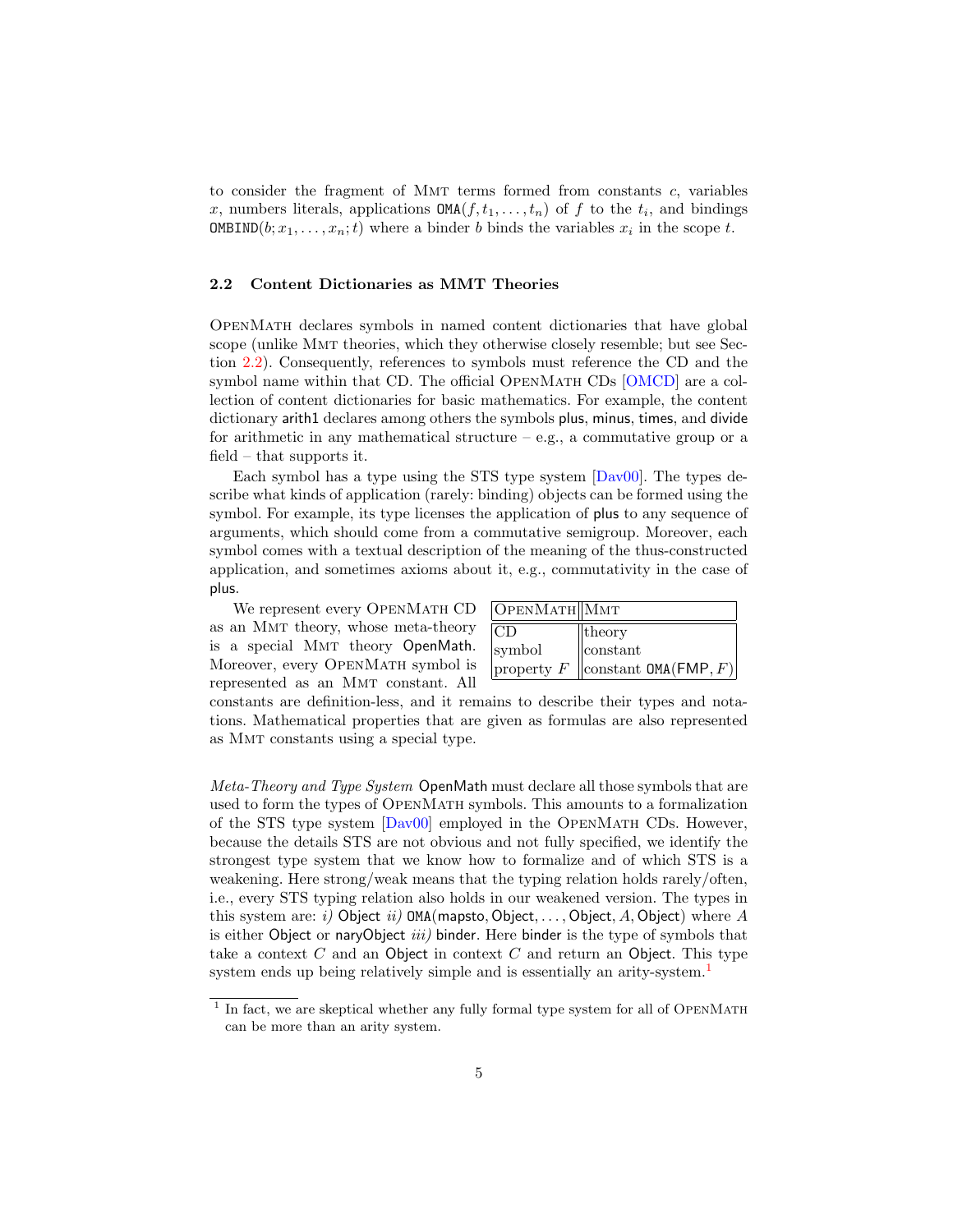Moreover, we add a special symbol FMP to represent mathematical properties as follows: A property asserting  $F$  is represented as a constant with definiens  $OMA(FMP, F).$ <sup>[2](#page-5-0)</sup> Intuitively, we can think of FMP as a partial function that can only be applied to true formulas.

| theory OpenMath                              |  |  |
|----------------------------------------------|--|--|
| constant mapsto $\# 1 \times  \rightarrow 2$ |  |  |
| constant Object                              |  |  |
| constant naryObject                          |  |  |
| constant binder                              |  |  |
| constant FMP                                 |  |  |

This results in the following Mmt theory OpenMath in Figure [2.](#page-5-1) There, the notation of

<span id="page-5-1"></span>Fig. 2. MMT Theory OpenMath

mapsto means that it takes first a sequence or arguments with separator  $\times$ followed by the separator  $\rightarrow$  and one more argument.

| theory arith1: OpenMath                             | theory NumbersTest: OpenMath                       |
|-----------------------------------------------------|----------------------------------------------------|
| plus : naryObject $\rightarrow$ Object              | include arith1                                     |
| $#1+$                                               | include fns1                                       |
| minus : Object $\times$ Object $\rightarrow$ Object | include set1                                       |
| # $1 - 2$                                           | include relations1                                 |
| plus : naryObject $\rightarrow$ Object              | $m$ aptest $=$ FMP                                 |
| $#1*.$                                              | $\{0,1,2\}$ map $(x \mapsto -x*x+2*x+3) = \{3,4\}$ |

<span id="page-5-2"></span>Fig. 3. OPENMATH CDs in MMT

Notations In order to write OPENMATH objects conveniently – in particular, to write the examples mentioned below – we add notations to all OPENMATH symbols. OpenMath does not explicitly specify notations for the symbols in the official CDs. However, we can gather many implied notations from the stylesheets provide to generate presentation MathML. Most of these can be mapped to Mmt notations in a straightforward fashion. As Mmt notations are one-dimensional, we make reasonable adjustments to two-dimensional MathML notations such as those for matrices and fractions.

Example 1. The left listing in Fig.  $3$  gives a fragment of the MMT theory representing the CD arith1. Here the notation of plus means that it takes a sequence or arguments with separator  $+$ , and the one of minus that it takes two arguments separated by  $-$ .

The right listing uses the module system to import some CDs and then give an example of a true computation as an axiom. It uses the symbols set1?set, fns1?lambda, and relation1?eq and the notations we declare for them.

#### 2.3 Scala Classes as MMT Theories

Scala [\[OSV07\]](#page-14-10) combines features of object-oriented and functional programming languages. At the module and statement level, it follows the object-oriented

<span id="page-5-0"></span><sup>&</sup>lt;sup>2</sup> We do not use a propositions-as-types representation here because it would make it harder to translate OpenMath to other languages.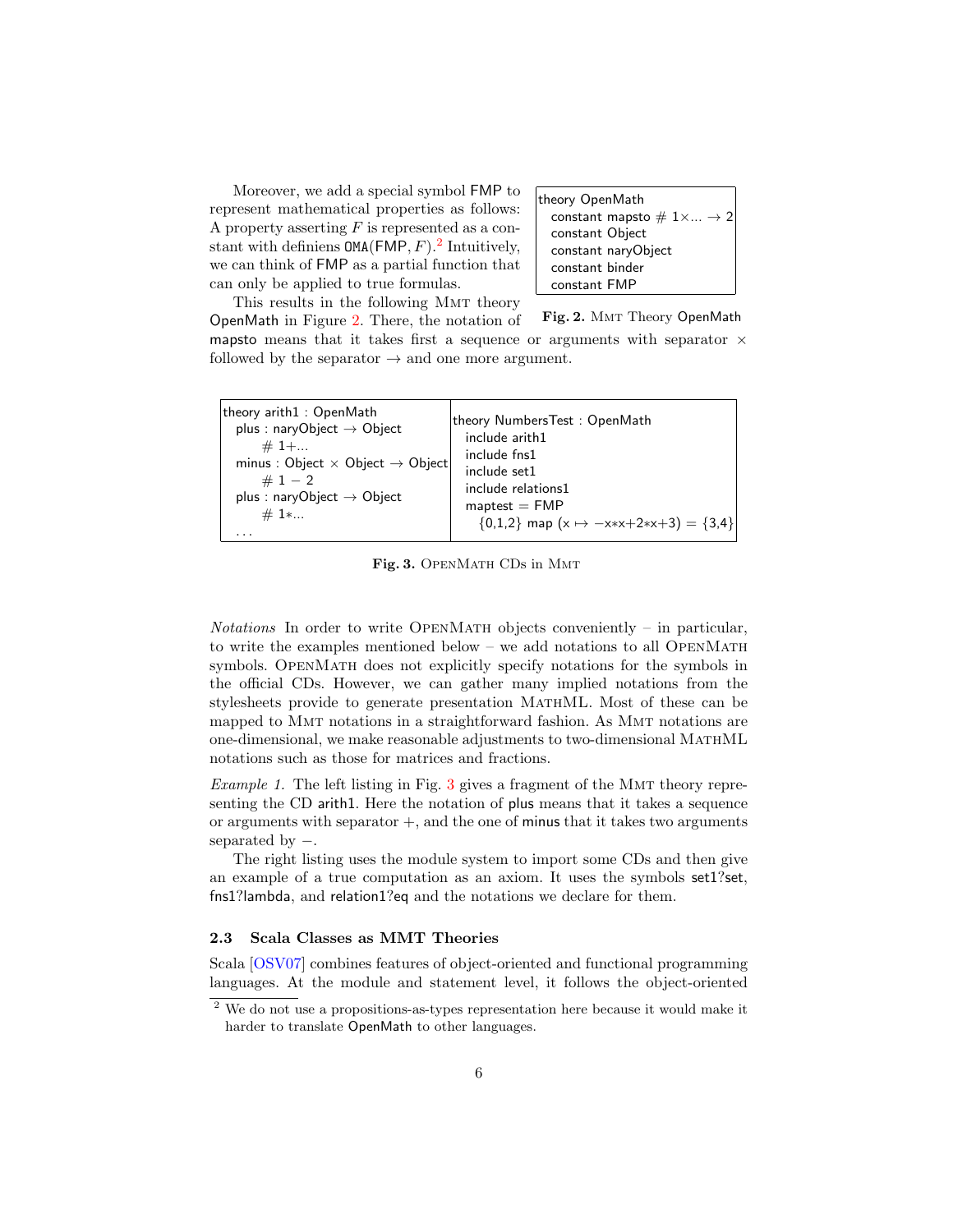paradigm and is similar to Java. At the expression level, it supplements Javastyle imperative features with simple function types and inductive types.

A class is given by its list of member declarations, and we will only make use of 3 kinds of members: types, immutable typed values, and methods, which are essentially values of functional type.

Values have an optional definiens, and a class is concrete if all members have one, otherwise abstract. Scala introduces special concepts that can be used instead of classes without constructor arguments: *trait* in the abstract and *object* in the concrete case. Traits permit multiple inheritance, i.e., every class can inherit from multiple traits. Objects are singleton classes, i.e., they are at the same time a class and the only instance of this class. An object and a trait may have the same name, in which case their members correspond to the static and the non-static members, respectively, of a single Java class.

The representation of Scala classes proceeds very similarly to that of Open-Math CDs above (see Figure [4\)](#page-6-0). In particular, we use a special meta-theory Scala that declares the primitive concepts needed for our Scala expressions. Then we represent Scala classes as Mmt theories and members as constants. While OpenMath CDs always have the flavor of specifications, Scala classes can have the flavor of specifications (abstract classes/traits) or implementations (concrete classes/objects).

| Scala                  | Ммт                                                                                    |
|------------------------|----------------------------------------------------------------------------------------|
| trait $T$              | theory $T$                                                                             |
| type member            | constant of type type                                                                  |
| value member           | constant                                                                               |
| method member          | constant of functional type                                                            |
| object $O$ of type $T$ | theory morphism $\overline{T} \rightarrow$ Scala                                       |
| members of $O$         | $\left  \text{assignment to the corresponding } \overline{T} \text{-constant} \right $ |
|                        | extension between classes inclusion between theories                                   |

<span id="page-6-0"></span>Fig. 4. Scala Classes as Mmt Theories

Meta-Theory and Type System Our meta-theory Scala could declare symbols for every primitive concept used in Scala expressions. However, most of the complexity of Scala expressions stems from the richness of the term language. While the representation of terms would be very useful for verification systems, it does not contribute much to our goals of computation and biform development. Therefore, we focus on the simpler type language. Moreover, we omit many theoretically important technicalities (e.g., singleton and existential types) that have little practical bearing. Indeed, many practically relevant types (e.g., function and collection types) are derived notions defined in the Scala library.

Therefore, we represent only the relevant fragment of Scala in Scala. Adding further features later is easy using the Mmt module system. For all inessential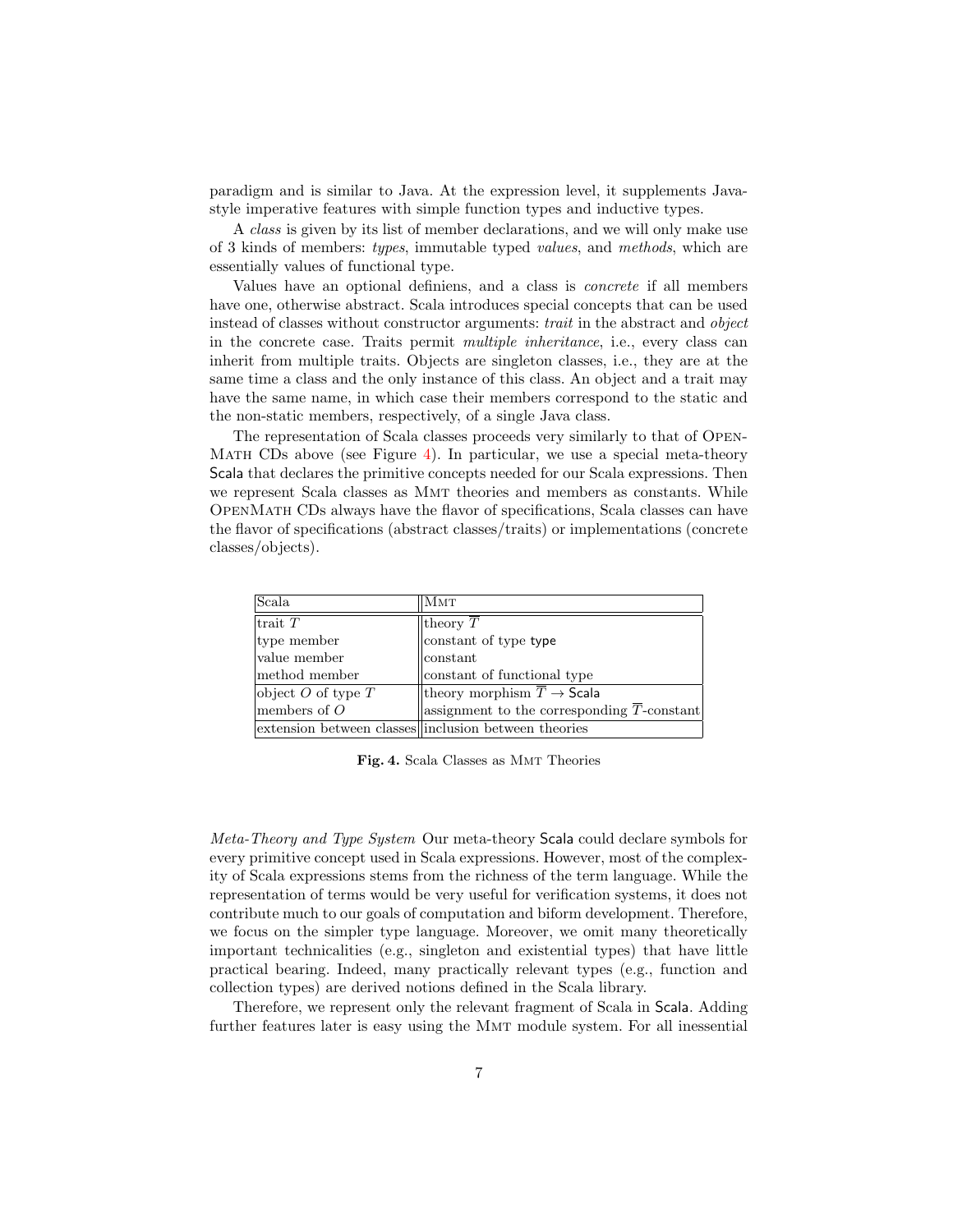(sub-)expressions, we simply make use Mmt escaping: Mmt expressions can seamlessly escape into arbitrary non-Mmt formats.

Thus, we use the MMT theory Scala in Figure [5,](#page-7-0) which gives mainly the important type operators and their introductory forms. Where applicable, we use Mmt notations that mimic Scala's concrete syntax. This has the added benefit that the resulting theory it is hardly Scala-specific and thus can be reused easily for other programming languages. It would be straightforward to add typing rules to this theory by using a logical framework as the metatheory of Scala, but this is not essential here.

| theory Scala                   |  |  |  |
|--------------------------------|--|--|--|
| constant type                  |  |  |  |
| constant Any                   |  |  |  |
| constant Function $\# (1,)=>2$ |  |  |  |
| constant Lambda $\# (1,)=>2$   |  |  |  |
| constant List $#$ List[1]      |  |  |  |
| constant list $\#$ List $(1,)$ |  |  |  |
| constant BigInt                |  |  |  |
| constant Double                |  |  |  |
| constant Boolean               |  |  |  |
| constant String                |  |  |  |
|                                |  |  |  |

<span id="page-7-0"></span>Fig. 5. The MMT Theory Scala

Representing Classes It is now straightforward to represent a Scala trait T containing only 1. type members 2. value members whose types only use symbols from Scala 3. method members whose argument and return types only use symbols from Scala as an MMT theory  $\overline{T}$  with metatheory Scala.

1. type n yields constant n: type

2. val n: A yields constant n:  $\overline{A}$ 

3. def n(x1: $A_1,...,x_r$ : $A_r$ ):A yields constant n:  $(\overline{A_1},...,\overline{A_r}) = > \overline{A}$ 

Here  $A$  is the structural translation of the Scala type  $A$  into an MMT expression, which replaces every Scala primitive with the corresponding symbol in Scala.

Similarly, we represent every object  $O$  defining (exactly) the members of  $T$ as an MMT view  $\overline{O}$ :  $\overline{T}$   $\rightarrow$  Scala. The member definitions in O give rise to assignments in  $\overline{O}$  as follows:

1. type n = t yields constant n =  $\overline{t}$ 

2. val n:  $A = a$  yields constant n = "a"

3. def n $(x_1:A_1,...,x_r:A_r)$ :  $A = a$  yields constant n =  $(x_1:\overline{A_1},...,x_r:\overline{A_r})$ :  $\overline{A} = "a"$ 

Here "E" represents the escaped representation of the literal Scala expression E. Note that we do not escape the λ-abstraction in the implementation of comp. The resulting partially escaped Mmt term is partially parsed and type-checked by Mmt. This has the advantage that the back-translation from Mmt to Scala can reuse the same variable names that the Scala programmer had chosen.

Example 2. A Scala class for monoids and an implementation in terms of the integers are given as the top two code fragments in Figure  $6$ , their MMT representations in the lower two.

Representing the Module Systems The correspondence between Mmt theory inclusions and Scala class extensions is not exact due to what we call the import name clash in  $[RK13]$ : It arises when modules  $M_1$  and  $M_2$  both declare a symbol c and M imports both  $M_1$  and  $M_2$ . OPENMATH and MMT use qualified names for scoped declarations (e.g.,  $M_1$ ?c and  $M_2$ ?c) so that the duplicate use of c is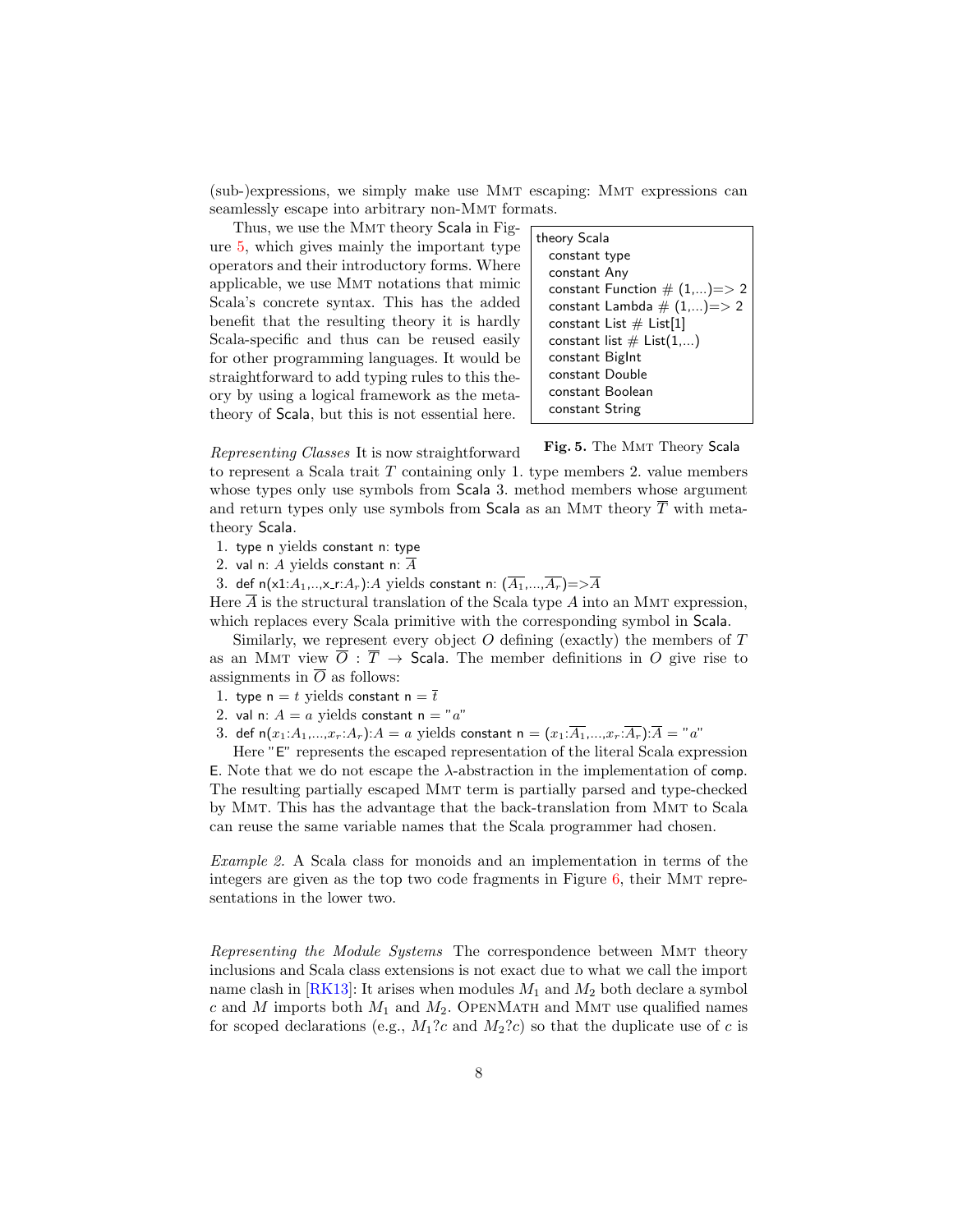| trait Monoid $\{$<br>type U<br>val unit: U<br>def comp $(x1: U, x2: U)$ : U                   | object Integers extends Monoid {<br>type $U =$ BigInt<br>val unit $= 0$<br>def comp(x1: U, x2: U) = $x1 + x2$                                   |
|-----------------------------------------------------------------------------------------------|-------------------------------------------------------------------------------------------------------------------------------------------------|
| theory Monoid: Scala<br>constant $U:$ type<br>constant unit: U<br>constant comp : $(U,U) = U$ | view Integers : Monoid $\rightarrow$ Scala<br>constant $U =$ BigInt<br>constant unit $= "0"$<br>constant comp = $(x1:U, x2:U)$ => " $x1 + x2$ " |

<span id="page-8-0"></span>Fig. 6. Scala and Mmt representations of Monoids and Integers

inconsequential. But Scala – typical for programming languages – identifies the two constants if they have the same type.

There are a few ways to work around this problem, and the least awkward of them is to qualify all field names when exporting Mmt theories to Scala. Therefore, the first declaration in the trait Monoid is actually type Monoid U and similar for all other declarations. Vice versa, when importing Scala classes, we assume that all names are qualified in this way.

It remains future work to align larger fragments of the module systems, which would also include named imports and sharing.

## 3 Biform Theory Development in MMT

We can now combine the representations of OPENMATH and Scala in MMT into a biform theory graph. In fact, we will obtain this combination as an example of a general principle of combining a logic and a programming language.

 $Bifoundations$  Consider a logic represented as an MMT theory  $L$  and a programming language represented (possibly partially as in our case with Scala) as an MMT theory P. Moreover, consider an MMT theory morphism  $s: L \to P$ . Intuitively, s describes the meaning of L-specifications in terms of P.

**Definition 1.** A bifoundation is a triple  $(L, P, s: L \rightarrow P)$ .

$$
L \xrightarrow{s} P
$$

 $T$ Now consider a logical theory  $T$  represented as an MMT theory with meta-theory L. This yields the diagram in the category of Mmt theories, which is given on the right. Then, inspired by [\[Rab12\]](#page-14-11), we introduce the following definition of what it means to implement  $T$  in  $P$ :

**Definition 2.** A *realization* of T over a bifoundation  $(L, P, s)$  is a morphism  $r: T \to P$  such that the resulting triangle commutes.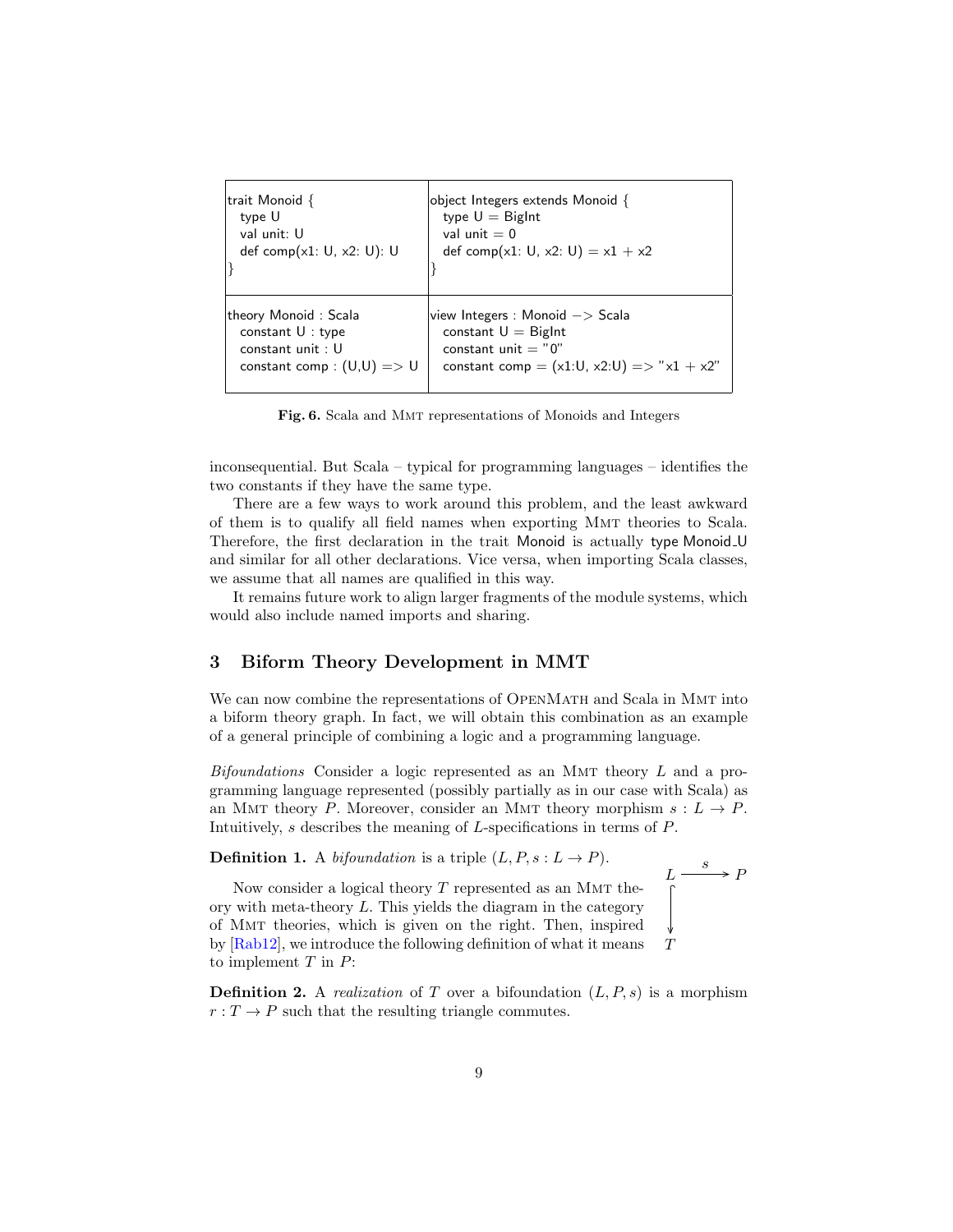In Mmt, the pushout of inclusions always exists. Moreover, we can make coherent canonical choices for these pushouts that are also straightforward to compute. Therefore, s induces a pushout functor from L-theories to P-theories, and we write  $s(T)$  for the pushout of T along s. Every constant declaration in  $s(T)$  (except those included from P) arises by trans-



lating a constant declaration in T (except those included from L), and  $s<sup>T</sup>$  maps these T-constants to the corresponding  $s(T)$ -constant of the same name.

This situation is described in the commutative diagram above. Now, using the universal property of the pushout, we see that realizations  $r$  are in a canonical bijection with morphisms  $r': s(T) \to P$  (which are completely independent of  $L$ ). Moreover, in reasonable practical situations, all morphisms  $r'$  are in the image of the representation function that represents P-programs as Mmt morphisms. Therefore, we can identify the  $P$ -programs implementing  $T$  with the MMT morphisms  $s(T) \to P$ .

A Bifoundation for OPENMATH CDs and Scala We obtain a bifoundation by giving an MMT morphism  $s :$  OpenMath  $\rightarrow$  Scala. This morphism hinges upon the choice for the Scala type that interprets the universal type Object. There are two canonical choices for this type, and the resulting morphisms are given in Figure [7.](#page-9-0) Firstly, we can choose the universal Scala type Any. This leads to a semantic bifoundation where we interpret every OpenMath object by its Scala counterpart, i.e., integers as integers, lists as lists, etc. Secondly, we can choose a syntactic bifoundation where every object is interpreted as itself. This requires using a conservative extension ScalaOM of Scala that defines inductive types Term of OpenMath objects and Context of OpenMath contexts. Such an extension is readily available because it is part of the MMT API.

| view Semantic: OpenMath $->$ ScalaOM   | view Syntactic: OpenMath $->$ ScalaOM |
|----------------------------------------|---------------------------------------|
| constant $Object = Any$                | constant $Object = Term$              |
| $constant$ mapsto $=$ Function         | constant mapsto $=$ Function          |
| $naryObject = List[Any]$               | $naryObject = List[Term]$             |
| $binder = (Context, Term) => Any$      | $binder = (Context, Term) => Term$    |
| $FMP = (x:Any) => "assert(x == true)"$ | $FMP = (x:Term) = >$                  |
|                                        | $"assert(x == OMS(logic1,true))"$     |
|                                        |                                       |

<span id="page-9-0"></span>Fig. 7. Two Bifoundations From Scala to OpenMath

In both cases, n-ary arguments are easily interpreted in terms of lists and functions as functions. The case for binders is subtle: In both cases, we must interpret binders as Scala functions that take a syntactic object in context. Therefore, even the semantic foundation requires ScalaOM as the codomain.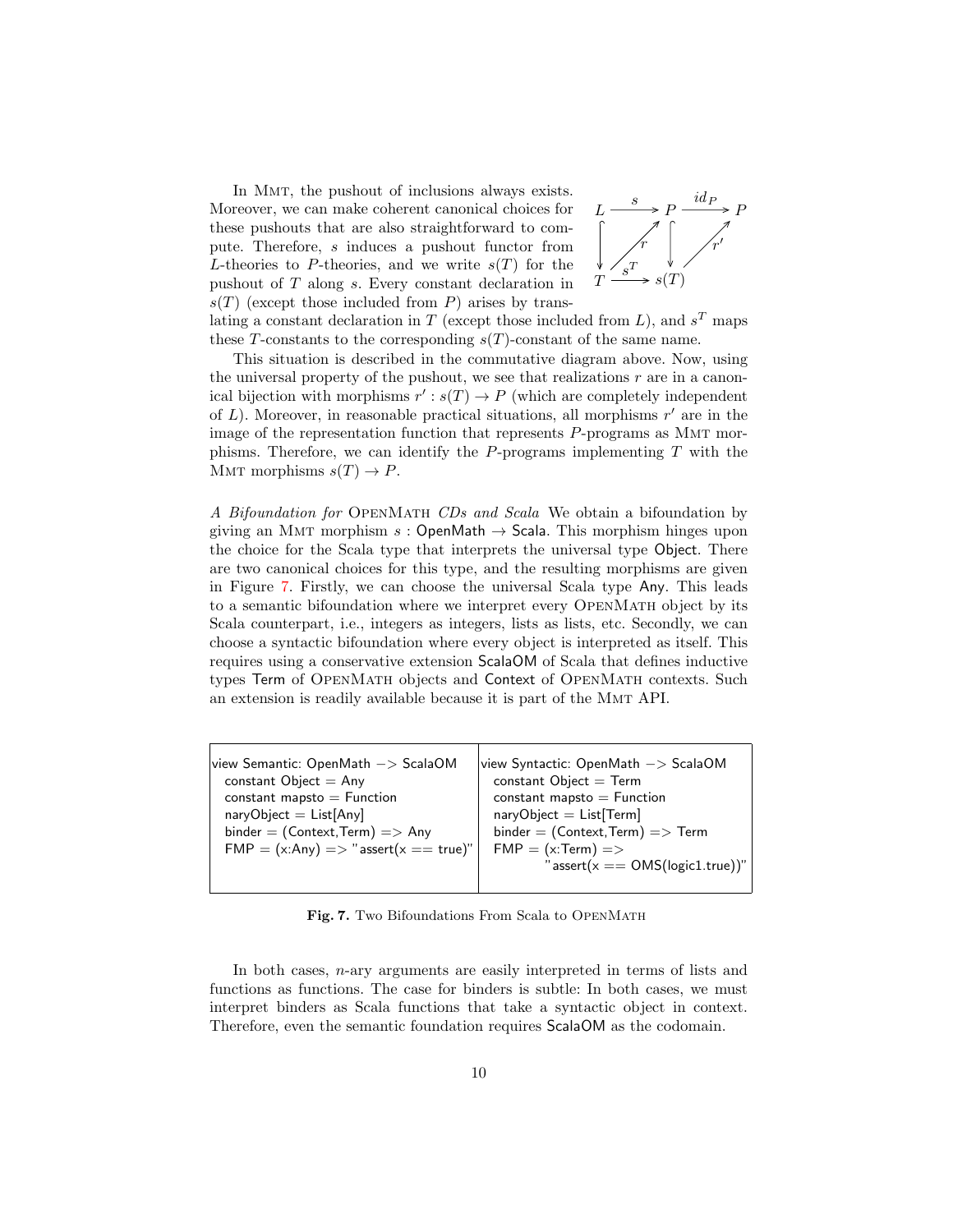Finally, we map mathematical properties to certain Scala function calls, e.g., assertions. In the semantic case, we assert the formula to be true. In the syntactic case, we assert it to be equal to the symbol true from the OPENMATH CD logic1. Here, OMS is part of the Mmt API.

Of course, in practice, only the simplest of FMPs actually hold in the sense that a simple Scala computation could prove them. However, our interpretation of FMPs is still valuable: It naturally translates examples given in the Open-Math CDs to Scala test cases that can be run systematically and automatically. Moreover, in the syntactic case, we have the additional option to collect the asserted formulas and to maintain them as input for verification tools.

## 4 Mechanizing Biform Theory Graphs

We are particularly interested in the syntactic bifoundation given above. It corresponds to the well-understood notion of a syntactic model of a logic. Thus, it has the advantage of completeness in the sense that the algorithms given in T-realizations can be used to describe deductive statements about T. In this section, we make this more precise and generalize it to arbitrary logics.

Abstract Rewrite Rules First we introduce an abstract definition of rule that serves as the interface between the computational and the deductive realm. We need one auxiliary definition:

#### **Definition 3.** An arity is an element of  $\{n, n \cdot : n \in N\} \cup \{\text{binder}\}.$

This definition of arity is a slight simplification of the one we give in [\[KR12\]](#page-14-12) and use in Mmt, which permits sequences anywhere in the argument list and gives binders different arities as well.

Now let us fix an MMT theory graph and write  $\mathcal C$  for the set of constants declared in these theories. We write  $\mathcal T$  for the set of closed MMT terms using only constants from C, and  $\mathcal{T}(x_1,\ldots,x_n)$  for the set of terms that may additionally use the variables  $x_1, \ldots, x_n$ . Then we define:

**Definition 4.** A rule r for a constant c with arity  $n \in \mathbb{N}$  is a mapping  $\mathcal{T}^n \to \mathcal{T}$ . Such a rule is applicable to any  $t \in \mathcal{T}$  of the form  $\text{OMA}(c, t_1, \ldots, t_n)$ . In that case, its intended meaning is the formula  $t = r(t_1, \ldots, t_n)$ .

A rule for a constant c with arity  $n*$  is a mapping  $\mathcal{T}^n \times (\bigcup_{i=0}^{\infty} \mathcal{T}^i) \to \mathcal{T}$ . Such a rule is applicable to any  $t \in \mathcal{T}$  of the form  $\text{OMA}(c, t_1, \ldots, t_k)$  for  $k \geq n$ . In that case, its intended meaning is the formula  $t = r(t_1, \ldots, t_k)$ .

A rule for a constant c with arity binder is a mapping  $\{(G, t)|G = x_1, \ldots, x_n \wedge$  $t \in \mathcal{T}(G) \} \to \mathcal{T}$ . Such a rule is applicable to any  $t \in \mathcal{T}$  of the form OMBIND $(c; G; t')$ . In that case, its intended meaning is the formula  $t = r(G, t')$ .

A rule base R is a set of rules for some constants in C. We write  $R(c, a)$  for the set of rules in  $R$  for the constant  $c$  with arity  $a$ .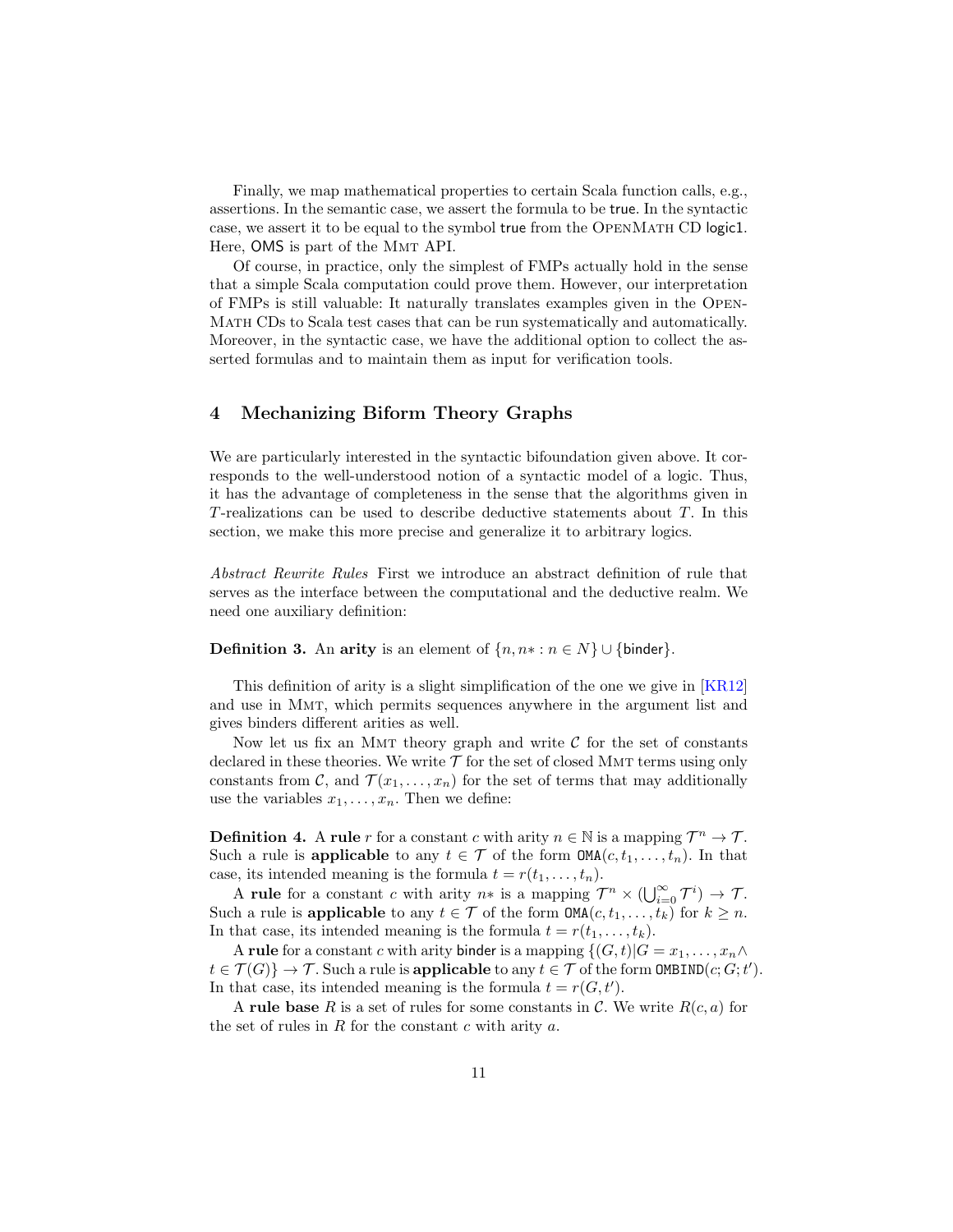Our rules are different from typical rewrite rules [\[TN99\]](#page-14-13) of the form  $t_1 \rightsquigarrow t_2$ in two ways. Firstly, the left hand side is more limited: A rule for  $c$  is applicable exactly to the terms  $t_1$  whose head is c. This corresponds to the intuition of a rule implementing the constant  $c$ . It also makes it easy to find the applicable rules within a large rule base. Secondly, the right hand side is not limited at all: Instead of a term  $t_2$ , we use an arbitrary function that returns  $t_2$ . This corresponds to our open-world assumption: Constants are implemented by arbitrary programs (written in any programming language) provided by arbitrary sources.

In the special case without binding, our rules are essentially the same as those used in [\[Far07\]](#page-14-3), where the word *transformer* is used for the function  $r(-)$ .

It is now routine to obtain a rewrite system from a rule base:

<span id="page-11-2"></span>**Definition 5.** Given a rule base  $R$ ,  $R$ -rewriting is the reflexive-transitive closure of the relation  $\leadsto \subseteq \mathcal{T} \times \mathcal{T}$  given by:

$$
\frac{r \in R(c,0)}{c \leadsto r(\tt)} \quad \frac{t_i \leadsto t_i'\text{ for } i=0,...,n}{\text{OMA}(t_0,...,t_n) \leadsto \text{OMA}(t'_0,...,t'_n)} \quad \frac{r \in R(c,n) \text{ or } r \in R(c,i*) \text{ for } i \leq n}{\text{OMA}(c,t_1,...,t_n) \leadsto r(t_1,...,t_n)} \\ \frac{t_i \leadsto t_i'\text{ for } i=1,2}{\text{OMBIND}(t_1;G;t_2) \leadsto \text{OMBIND}(t_1;G;t_2)} \quad \frac{r \in R(c,n) \text{ or } r \in R(c,i*) \text{ for } i \leq n}{\text{OMBIND}(c;G;t) \leadsto r(G,t)} \\
$$

R-rewriting is not guaranteed to be confluent or terminating. This is unavoidable due to our abstract definition of rules where not only the set of constants and rules are unrestricted but even the choice of programming language. However, this is usually no problem in practice if each rule has evaluative flavor, i.e., if it transforms a more complex term into a simpler one.

Realizations as Rewriting Rules Consider a realization r of T over the bifoundation (OpenMath, ScalaOM, Syntactic), and let  $\rho$  be the corresponding Scala object. Then for every constant c with type  $OMA(m$ apsto,  $Object, \ldots, Object)$  declared in T, we obtain a rule  $r_c$  by putting  $r_c(t_1, \ldots, t_n)$  to be the result of evaluating the Scala expression  $\rho.c(t_1,\ldots,t_n)^3$  $\rho.c(t_1,\ldots,t_n)^3$ . We obtain rules for constants with other types accordingly. More generally, we define:

**Definition 6.** Given a theory  $T$ , an **arity assignment** maps every  $T$ -constant to an arity.

Given an arity assignment, a realization  $T \rightarrow$  ScalaOM is called **syntactic** if the type of every  $T$ -constant with arity  $a$  is mapped to the following Scala type: (Term,...,Term) => Term if  $a = n$ ; (Term,...,Term, List[Term]) => Term if  $a = n*$ ; and (Context, Term) => Term if  $a =$  binder.

<span id="page-11-1"></span>**Definition 7.** Given a syntactic realization  $r : T \to \mathsf{ScalaOM}$ , we write Rules $(r)$ for the rule base containing for each constant c declared in T the rule induced by the Scala function  $r(c)$ .

<span id="page-11-0"></span><sup>&</sup>lt;sup>3</sup> Technically, in practice, we need to catch exceptions and set a time-out to make  $r_c$ a total function, but that is straightforward.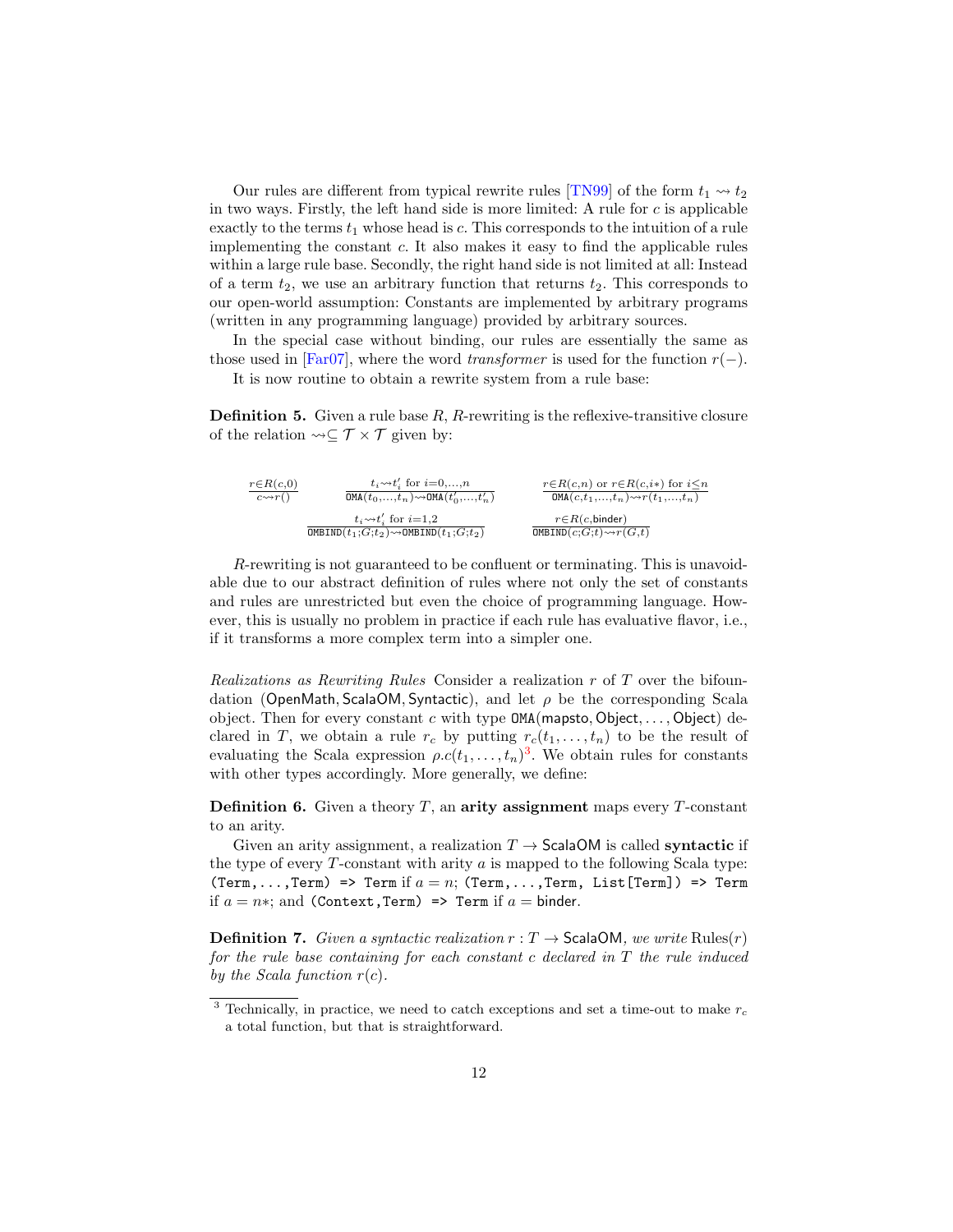A general way of obtaining arity assignments for all theories T with a fixed meta-theory L is to give an MMT morphism  $e: L \rightarrow$  OpenMath. e can be understood as a type-erasure translation that forgets all type information and merges all types into one universal type. Then the arities of the T-constants are determined by the OPENMATH types in the pushout  $e(T)$ . Therefore, we can often give bifoundations for which all realizations are guaranteed to be syntactic, the bifoundation (OpenMath, Scala, Syntactic) being the trivial example.

Def. [7](#page-11-1) applies only to realizations in terms of Scala. However, it is straightforward to extend it to arbitrary programming languages. Of course, Mmt – being written in Scala – can directly execute Scala-based realizations whereas for any other codomain it needs a plugin that supplies an interpreter.

The Universal Machine We use the name universal machine for the new Mmt component that maintains a rule base containing the rules induced by the syntactic realizations in Mmt's knowledge base. Here "universal" refers to the openworld perspective that permits the extension with new logics and theories as well as programming languages and implementations. The universal machine implements the rewrite system from Def. [5](#page-11-2) and exposes it via a web server, via the Mmt API, and via an interactive interpreter.

## 5 Building a Biform Library in MMT

We evaluate the new MMT concepts by building a biform MMT theory graph based on the bifoundation (OpenMath, Scala, Syntactic), which provides Scala implementations for the official OpenMath CDs. This development is available as an Mmt project and described in more detail at [https://tntbase.mathweb.](https://tntbase.mathweb.org/repos/oaff/openmath) [org/repos/oaff/openmath](https://tntbase.mathweb.org/repos/oaff/openmath).

MMT projects [\[Hor+11\]](#page-14-14) already support different dimensions of knowledge, such as source, content, and presentation, as well as build processes that transform developments between dimensions. We add one new dimension for generated programs and workflows for generating it.

Firstly, we write Mmt theories representing the OpenMath CDs such as the one given on the left of Fig. [3.](#page-5-2) Specifically, we represent the arith, complex, fns, integer, interval, linalg, list, logic, minmax, nums, relation, rounding, set, setname, and units CDs along with appropriate notations.

Secondly, we write views from these CDs to ScalaOM. Then a new Mmt build process generates all corresponding Scala classes. Typically, users write view stubs in Mmt and then fill out the generated Scala stubs using an IDE of their choice. Afterwards Mmt imports the Scala stubs and merges the user's changes into the Mmt views. This is exemplified in Fig. [8.](#page-13-0) Here the left side gives a fragment of an Mmt view out of arith1, which implements arithmetic on numbers. (We also give other views out of arith1, e.g., for operations on matrices.) The implementation for plus is still missing whereas the one for minus is present. The right side shows the generated Scala code with the editable parts marked by comments.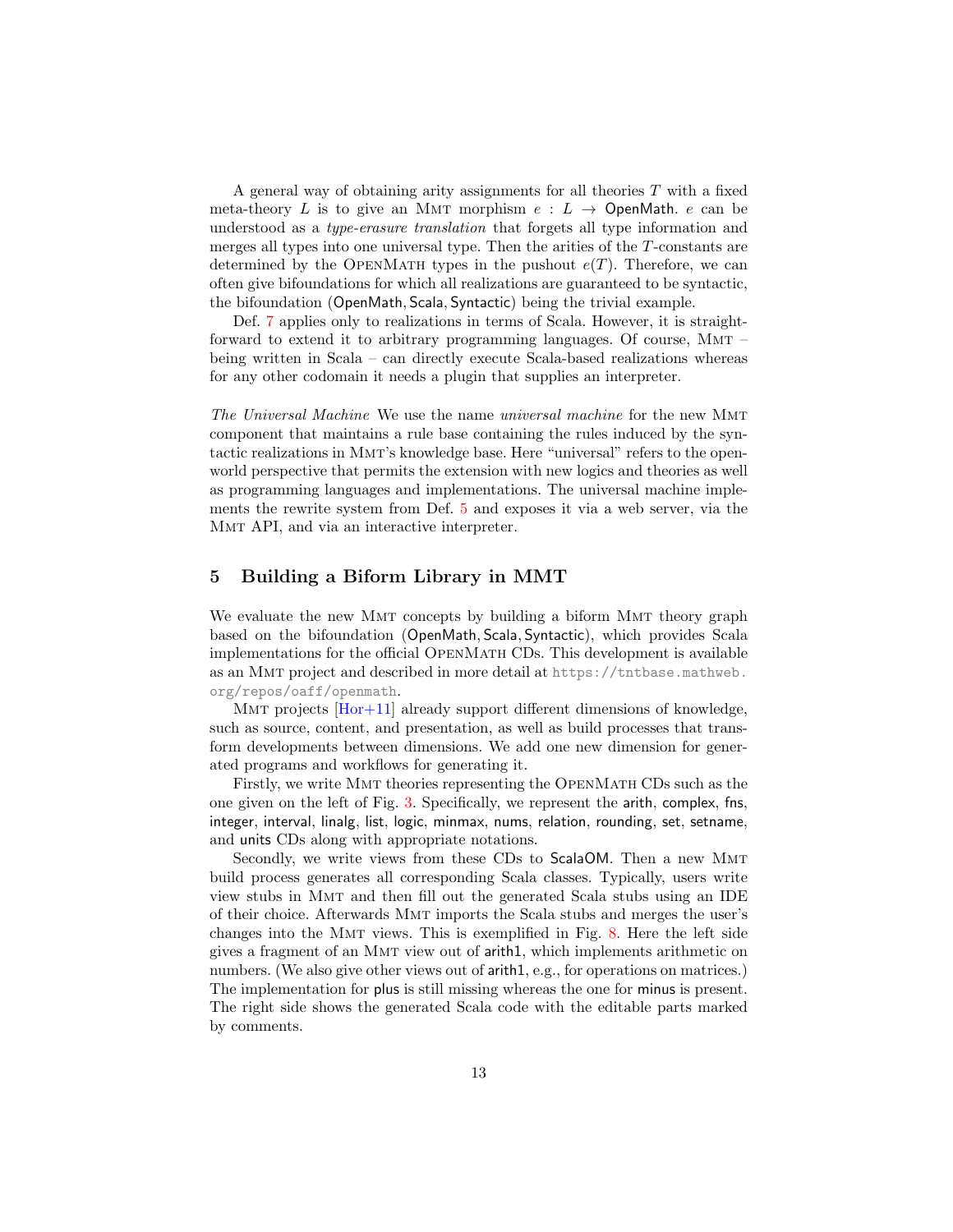view NumberArith :  $arith1 - >$  ScalaOM = plus = (args: List[Term]) " "  $minus = (a: Term, b: Term)$ (a,b) match { case  $(OMI(x), OMI(y)) =$ OMI $(x - y)$ } " object NumberArith extends arith1 { def arith1\_plus(args: List[Term]) : Term  $=$  { // start NumberArith?plus // end NumberArith?plus } def arith1\_minus(a: Term, b: Term) : Term  $=$  { // start NumberArith?minus  $(a,b)$  match { case  $(OMI(x), OMI(y)) \implies OMI(x - y)$ } // end NumberArith?minus } }

<span id="page-13-0"></span>Fig. 8. Partial Realization in Mmt and Generated Scala Code

Finally, we write Mmt theories for extensions of the OpenMath CDs with examples as on the right in Fig. [3.](#page-5-2) We also give realizations for them, which import the realizations of the extended CDs. Here Mmt generates assertions for each FMP.

In fact, we generate a little more code than the examples show. Most importantly, we generate methods for iterating over all generated Scala objects, and all of those contain code for iterating over all their methods. Thus, a single Scala function call is sufficient to register all rules induced by all realizations with the universal machine or to run all test cases and generate a report.

# 6 Conclusion

We described a formal framework and a practical infrastructure for biform theory development, i.e., the integration of deductive theories and computational definitions of the functions specified in them. The integration is generic and permits arbitrary logics and programming languages; moreover, the same module system is used for specifications and implementations. Our work permits linking function symbols with unverified implementations as well as "soft verification" where axioms generate comments and test cases. It also provides a convenient starting point for verification tools.

We have instantiated our design with a biform development of the Open-Math content dictionaries in Scala. Future work will focus on the development of larger biform libraries and the use of further logics and programming languages. In particular, we want to explore how to treat richer type systems and to preserve their information in the generated Scala code.

Acknowledgements The work reported here was prompted by discussions with William Farmer and Jacques Carette in the TetraPod project. An initial version of the universal machine was developed in collaboration with Vladimir Zamdzhiev.